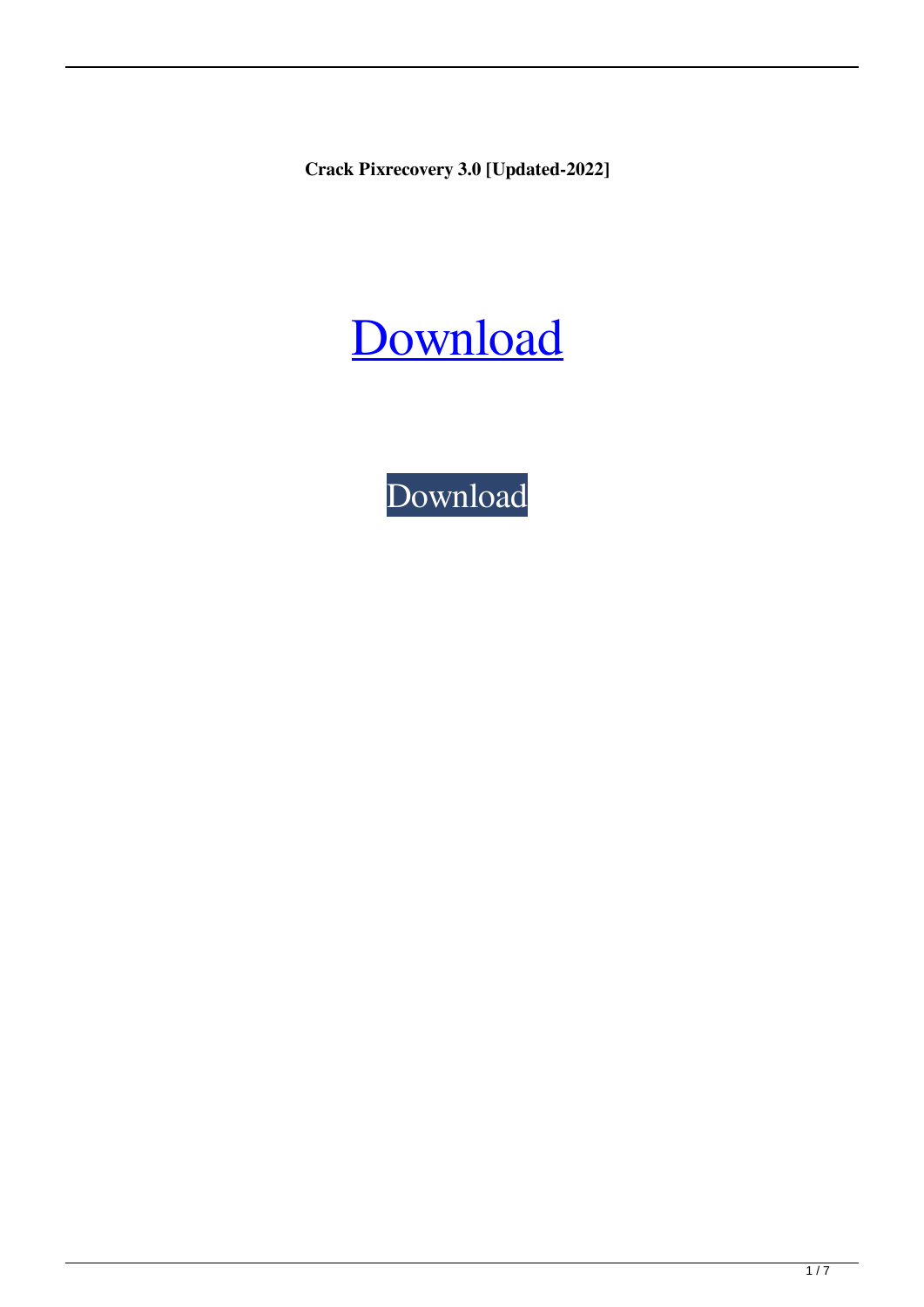Recover damaged or deleted image files. PixRecovery software helps you to recover and repair damaged or corrupted images. It is a powerful application which recovers corrupted or damaged images. It can recover image files from all popular image formats such as TIFF, JPEG, JPEG2000, BMP, PNG, GIF and MS Power Point file. Simple to use, an easy-to-use user interface allows you to recover image files and it is so easy to use. Gives you ability to recover the images even if you lost the images on the CD/DVD. Using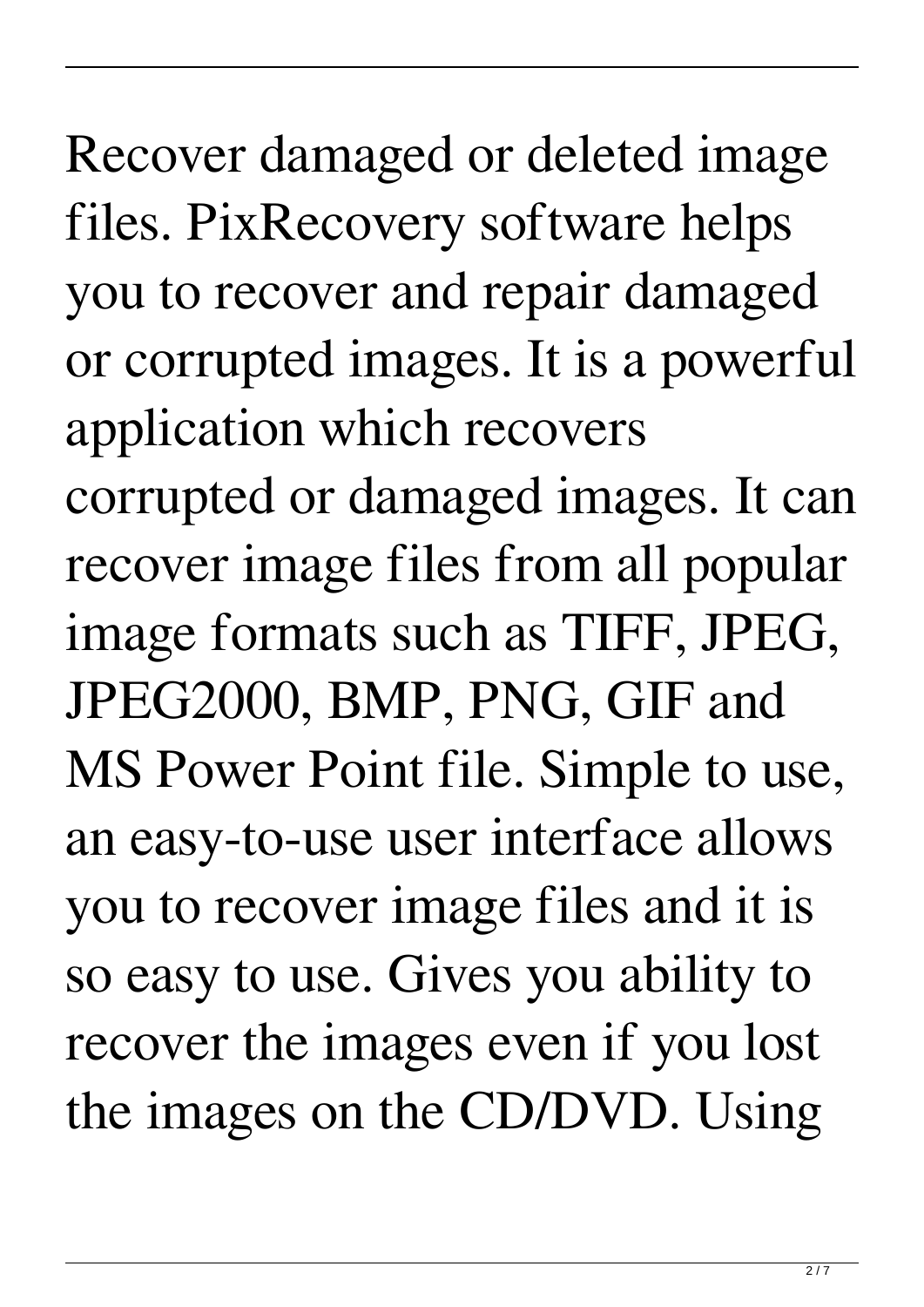this software, you can recover the images in just seconds even if you lost the images. Image recovery software enables you to recover all types of image file formats such as jpg, jpeg, bmp, gif, tif, png, pdf, psd, cdr, and so on. In other words, this software can help you to recover the images even if you lost the images or the images on the CD/DVD. It gives you a 100% guarantee to recover the images even if the hard drive crash or the image files get lost. Using this software, you can recover the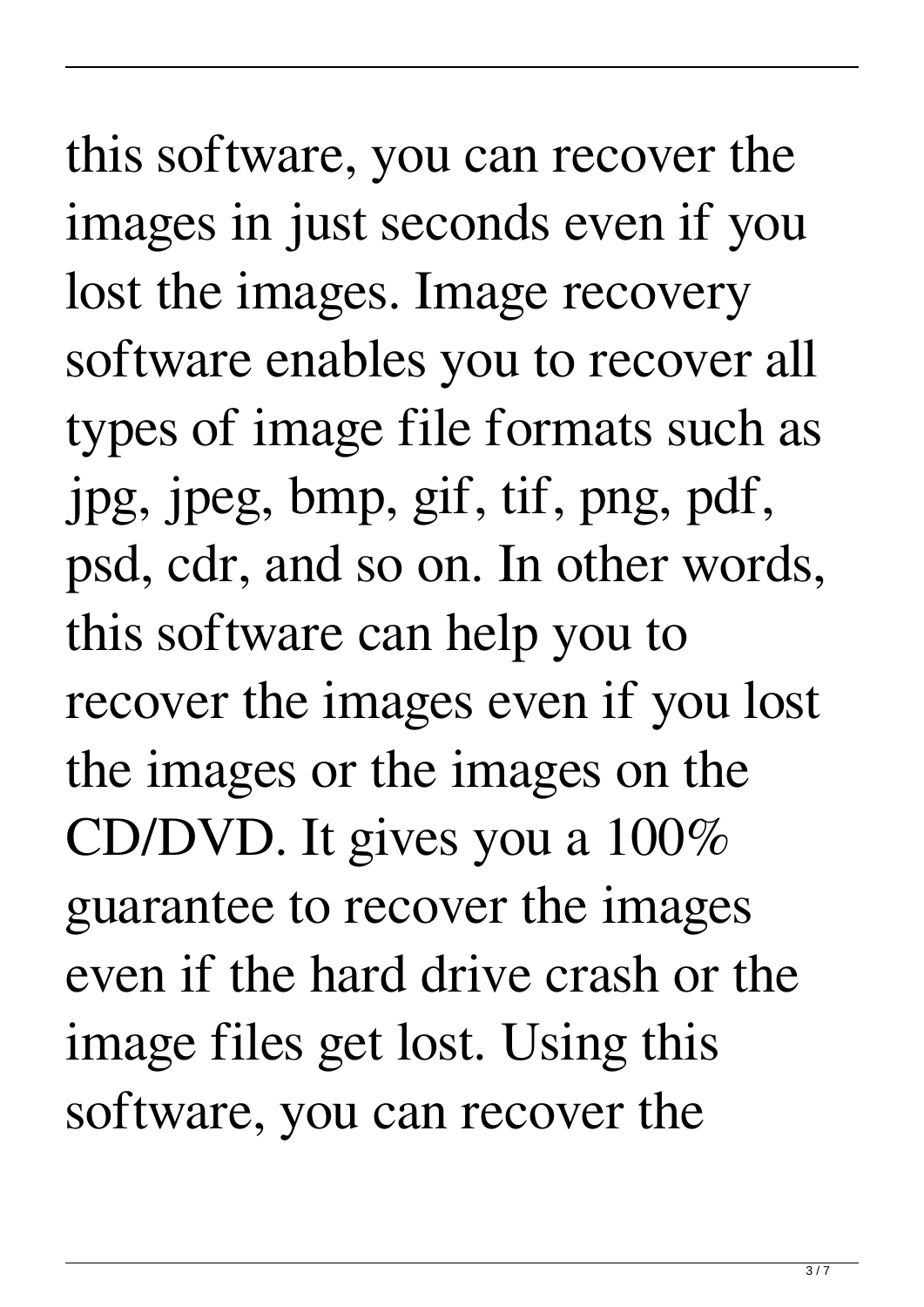images in just seconds even if you lost the images. Also, there is a guarantee that the images can be recovered even if the image files are badly damaged. The image files or images can be recovered even if the image files are corrupted. PixRecovery software is free to download and use at no cost. Using the software, you can recover the image files from your computer. You can recover the image files from all types of storage media such as hard drives, memory cards, memory sticks, pen drives, media,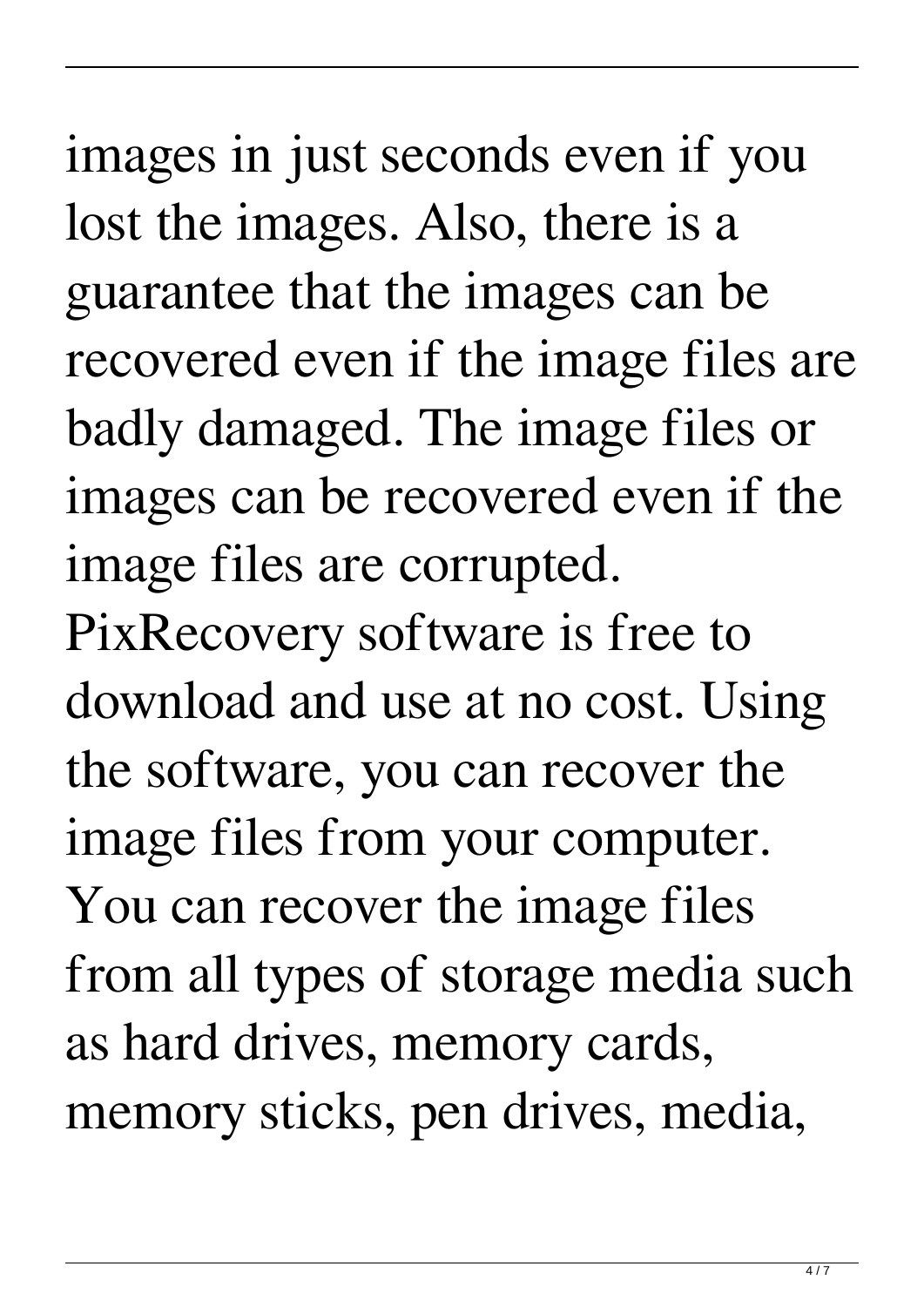etc. Using the software, you can recover the image files even from a damaged image file. Thus, there is no need to replace the image files again. Using the software, you can recover the image files that have been deleted. This software is extremely simple to use and free of cost. The application is so easy to use. The application requires only a few clicks to recover the image files. Using the software, you can recover the images even if the images have been corrupted. You can use the software for both Mac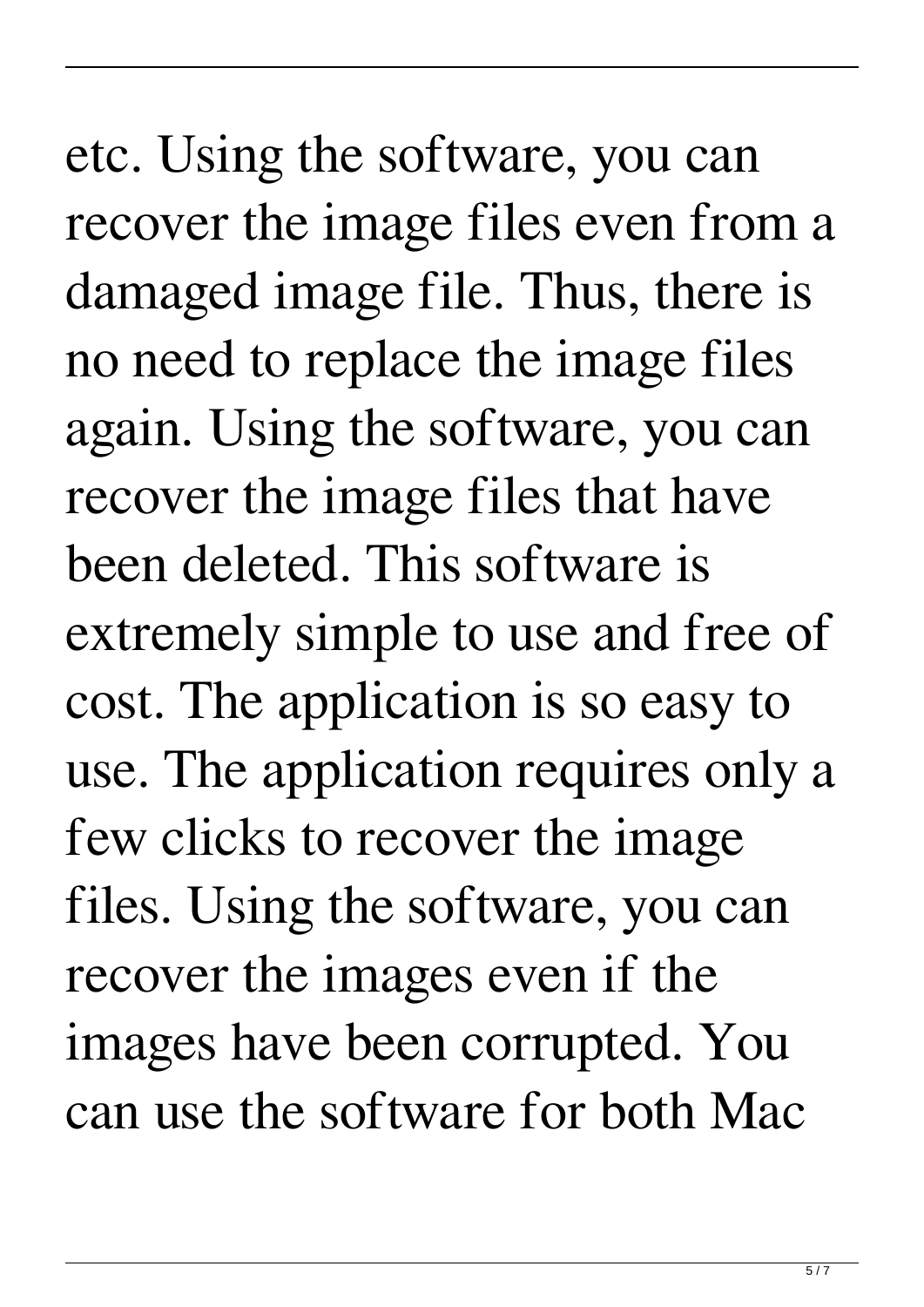and Windows OS. This software is compatible with Windows XP, Windows Vista, Windows 7, Windows 8, Windows 10. You can use the application for both 32-bit and 64